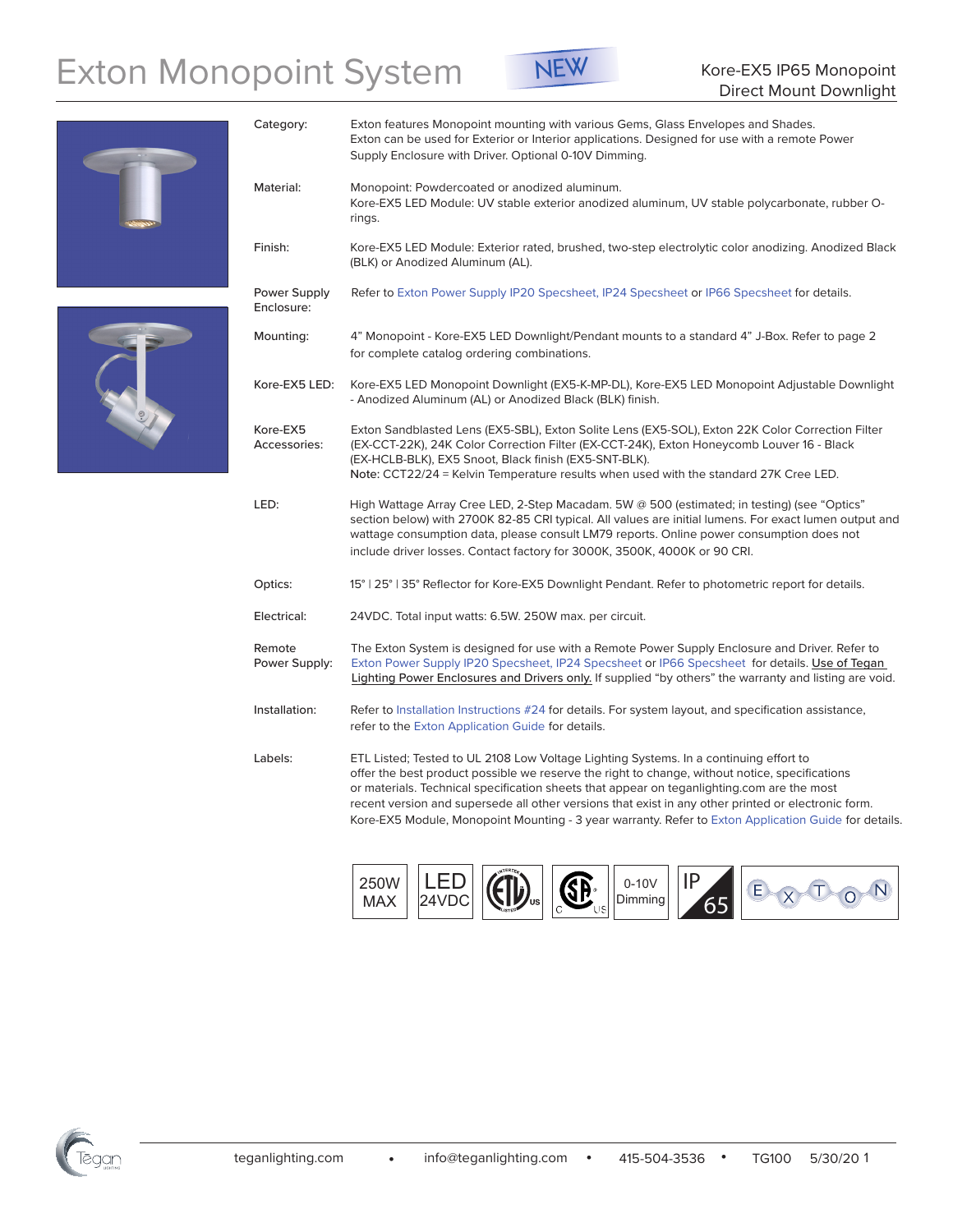## Exton - Kore-EX5 LED Downlight Combinations



Kore-EX5 LED Monopoint Downlight, Aluminum/Black

## (EX5-K-MP-15/25/35-DL-AL/BLK)

Monopoint with a Downlight Kore-EX5 LED Module. 5W LED source with an integral current controller for 24V DC operation. 15°, 25° or 35° Beam Pattern. Contact factory for 24K. All systems must be powered by a Tegan Lighting driver. Remote Power Supply; refer to [Exton Power Supply IP20 Specsheet,](http://teganlighting.com/images/PDFs/specsheets/EXTON/Power_Supplies_IP20-Specsheet_115.pdf) [IP24 Spec](http://teganlighting.com/images/PDFs/specsheets/EXTON/Power_Supplies_IP24-Specsheet_116.pdf)[sheet](http://teganlighting.com/images/PDFs/specsheets/EXTON/Power_Supplies_IP24-Specsheet_116.pdf) or [IP66 Specsheet](http://teganlighting.com/images/PDFs/specsheets/EXTON/Power_Supplies_IP66-Specsheet_117.pdf) for options. Flush, integral two (2) Media Holder. Order Media separately. Available in anodized Aluminum (AL) or Black (BLK) finish.

## Exton - Kore-EX5 LED Downlight - Accessories





Exton Honeycomb Louver, Black

#### (EX5-HCL-BLK)

1/8" Hexcell black metal. Controls spill illumination and glare.



Exton Color Corrected Filter, 22K or 24K

## (EX5-CCT-22K/24K)

22K or 24K Kelvin Temperature results when used with the standard 27K Cree LED.



## Exton Sandblasted Lens

## (EX5-SBL)

Creates an uniform beam pattern that is useful for wall washing. Tempered glass.



## (EX5-SNT-BLK)

Exton Snoot accessory for additional glare control. Black Finish. Installed with the standard Media Holder that accommodates two Media.



Kore-EX5 LED Monopoint Adjustable Downlight, Aluminum/Black

#### (EX5-K-MP-15/24/35-ADJDL-AL/BLK)

Monopoint with a Adjustable Downlight Kore-EX5 LED Module. 5W LED source with an integral current controller for 24V DC operation. 15°, 24° or 35° Beam Pattern. Lockable vertical and horizontal aiming. Contact factory for 24K. All systems must be powered by a Tegan Lighting driver. Remote Power Supply; refer to [Exton Power Supply IP20 Specsheet](http://teganlighting.com/images/PDFs/specsheets/EXTON/Power_Supplies_IP20-Specsheet_115.pdf), [IP24 Specsheet](http://teganlighting.com/images/PDFs/specsheets/EXTON/Power_Supplies_IP24-Specsheet_116.pdf) or [IP66 Specsheet](http://teganlighting.com/images/PDFs/specsheets/EXTON/Power_Supplies_IP66-Specsheet_117.pdf) for options. Flush, integral two (2) Media Holder. Order Media separately. Available in anodized Aluminum (AL) or Black (BLK) finish.



Exton Solite Lens

## (EX5-SOL)

Tempered glass with a stipple effect that that provides obscurity while retaining high transmission values. This low-iron optically clear glass offers maximum transmission and minimal absorption.